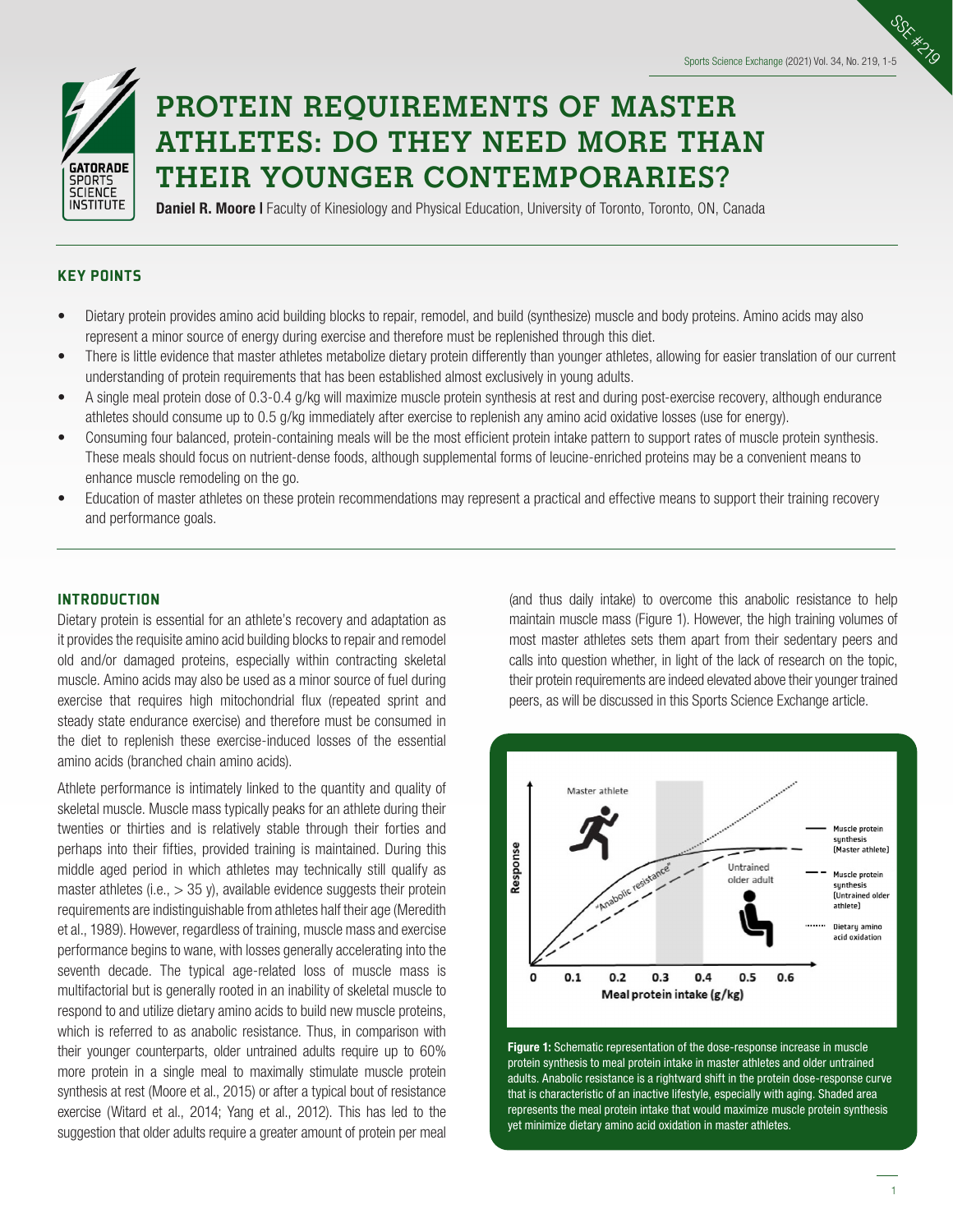## LITTLE EVIDENCE FOR ANABOLIC RESISTANCE IN MASTER ATHLETES

In general, anabolic resistance is intimately linked to the activity status of muscle. Extreme forms of inactivity (e.g., bedrest, immobilization) result in a severe blunting of the muscle protein synthetic response to exogenous amino acids independent of age (Oikawa et al., 2019; Phillips et al., 2009), and mild forms of disuse (e.g., reduced daily step count) may underpin or exacerbate the anabolic resistance of aging (Breen et al., 2013; Moore, 2014). In contrast, exercise such as brief walking (Timmerman et al., 2012) or light load resistance exercise (Devries et al., 2015) can increase the anabolic sensitivity of muscle protein synthesis to dietary amino acids in older untrained adults. These observations alone ostensibly argue against any deleterious effects of aging per se on the response to and requirement for dietary protein in highly active master athletes. However, deconstructing the common causes of age-related anabolic resistance by first principles requires one to assess the mouth-to-muscle journey of dietary amino acids to determine whether any limitations exist in master athletes that could predispose them to differing protein requirements compared to their untrained peers or, more importantly, to younger athletes. This latter group forms the basis of sports science research into the acute and chronic requirements for this important macronutrient.

The first step in assimilating dietary amino acids into new muscle and body proteins is the ability to effectively digest and absorb these nutrients. Currently, there is little evidence that the slight attenuation in the appearance of dietary amino acids into circulation after protein ingestion that has been observed in healthy older adults represents a modifiable factor for age-related anabolic resistance (Gorissen et al., 2020). The gut has been suggested to be trainable in its ability to absorb nutrients such as carbohydrate (Jeukendrup, 2017), which may also extend to amino acids given there is no deleterious effect of prior endurance exercise on the ability to effectively absorb dietary protein during the post-exercise period in trained young athletes (Mazzulla et al., 2017). While there are no comparable data in older adults, there is little evidence that this would be compromised in master athletes either.

Once amino acids have been absorbed and enter the circulation, effective delivery to and uptake by the muscles is vital for ensuring optimal utilization of these dietary substrates for muscle repair and remodeling. Master athletes benefit from an extensive muscle capillary network that is similar to that of younger athletes (Coggan et al., 1990) which would efficiently dilate in response to insulin due to the high activity levels of this population (Fujita et al., 2007; Timmerman et al., 2012). Thus, the maintained vasodilatory capacity of master athletes would mitigate another predisposing factor in normal age-related anabolic resistance. Moreover, acute and chronic exercise is generally associated with increased amino acid transporter expression in older untrained adults (Dickinson et al., 2013), suggesting that the capacity for amino acid uptake would not be compromised in active master athletes. Much of the ability of amino acids to turn on muscle protein synthesis in older adults via the mechanistic target of rapamycin complex 1 (mTORC1) is also linked to the prior contraction of skeletal muscle (Timmerman et al., 2012), which would further argue against

any age-related dysregulation in active, training master athletes. Therefore, previous suggestions of a greater protein requirement to maximize muscle protein remodeling at rest (Moore et al., 2015) or after resistance exercise (Doering et al., 2016b; Churchward-Venne et al., 2016) in older untrained adults are not relevant to master athletes maintaining an active training program. Thus, best practice for these athletes would be to follow the contemporary science and the requirements largely developed in younger athletes, with few caveats, as will be summarized below.

#### PROTEIN REQUIREMENTS FOR RESISTANCE TRAINING

While the adequate consumption of carbohydrate is important to replenish muscle glycogen and support total daily energy needs, dietary protein is the most important macronutrient to support muscle anabolism after resistance exercise due to its ability to support maximal rates of muscle protein synthesis and attenuate the normal exerciseinduced increase in muscle protein breakdown. Current evidence suggests that  $\sim 0.3$  g protein/kg is a suitable target to maximize postexercise muscle protein synthesis while minimizing its irreversible oxidation with excess consumption (Moore, 2019), although a common  $\sim$ 25% safety margin would put this at  $\sim$ 0.37 g protein/kg. This mealprotein target should be consumed 4 to 5 times per day, in equally spaced increments, to support muscle remodeling during the prolonged recovery period (Areta et al., 2013), although this balanced approach can also be applied to recovery days for the same benefit. Consuming the last meal of the day in close proximity to sleep will provide amino acid precursors to support muscle remodeling during the otherwise overnight fasted period (Snijders et al., 2019). This optimized meal protein intake approach (e.g., 5 meals at  $\sim$  0.3 g/kg or 4 meals at  $\sim$  0.37 g/kg) would provide a daily intake ( $\sim$  1.5 g/kg/d) that approximates the amount that has been suggested to maximize lean mass growth with training (~1.6 g/kg/d) (Morton et al., 2018). Thus, reverse engineering an optimal meal protein pattern could be to consume this daily target of  $\sim$ 1.6 g/kg/d over 4 to 5 equally spaced meals if this is simpler for dietary planning (Figure 2). However, the target should be nutrient-dense whole foods as the basis of the nutrition plan, with supplemental forms of protein that are leucine-enriched providing convenient nutrition for athletes on the go.

## PROTEIN REQUIREMENTS FOR ENDURANCE TRAINING

Similar meal protein distributions that are recommended for resistancetrained master athletes should also form the cornerstone for endurance athletes given their need to remodel skeletal muscle for optimal recovery. However, endurance exercise places additional nutritional stress on athletes for dietary protein given that there is an obligatory increase in amino acid oxidation with this exercise modality. While carbohydrate and fat represent the primary metabolic fuels during endurance exercise, amino acids provide  $~5\%$  of energy requirements that can increase to  $\sim$ 10% in low carbohydrate availability states (e.g., low muscle glycogen stores). Thus, protein ingestion not only supports muscle protein synthesis but also replaces these exercise-induced oxidative losses (Mazzulla et al., 2017), which collectively translate into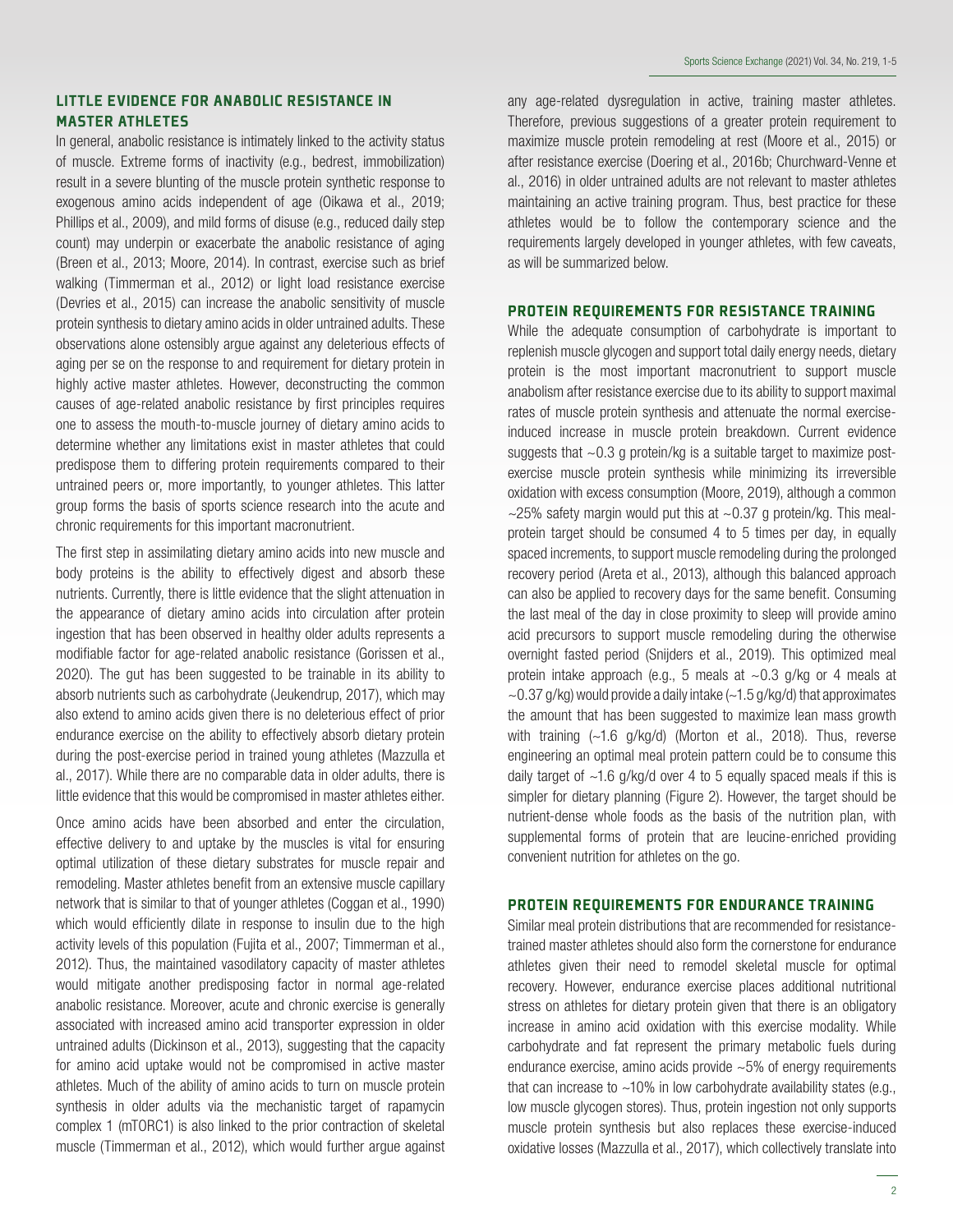

Figure 2: Schematic representation of the meal protein distribution pattern to optimize muscle protein synthesis after exercise (running caricature) in master athletes. Solid line represents fasted muscle protein synthesis. Dashed lines represent the meal protein-induced enhancement of muscle protein synthesis.

a slightly greater post-exercise requirement of  $\sim$  0.5 g/kg (Churchward-Venne et al., 2020). Thus, factoring this slightly greater post-exercise requirement into the balanced meal protein pattern would result in a daily target of  $\sim$ 1.8 g/kg/d. This intake has been shown to maximize whole body reconditioning during recovery (Kato et al., 2016) and sustain exercise performance during a period of increased training volume in young endurance athletes (Williamson et al., 2019). However, it is worth noting that master athletes consuming greater acute protein intakes (i.e.,  $3 \times 0.6$  g/kg vs.  $3 \times 0.3$  g/kg over 6 h) during recovery between successive training bouts on the same day had marginally less strength loss (~5%) after this short-term recovery (Doering et al., 2017), which may have implications for athletes training multiple times per day.

## SEX-BASED DIFFERENCES IN PROTEIN REQUIREMENTS

The majority of research studying protein requirements in athletes of all ages has used male participants, which is a limitation for the field. Thus, it is often required to evaluate whether there are sex-based differences in exercise metabolism that could influence protein metabolism and requirements. Fluctuations in sex hormones in eumenorrheic premenopausal master female athletes can influence fat and amino acid metabolism, as estrogen has been shown to have a protein-sparing effect during endurance exercise (Hamadeh et al., 2005; Phillips et al., 1993). Therefore, protein requirements in premenopausal master female endurance athletes may be marginally (~15%) lower during the follicular phase when the estrogen/ progesterone ratio is typically highest. However, athletes may experience hormonal fluctuations and inconsistent cycle lengths, highlighting that premenopausal female master athletes could adhere to current recommendations derived from research in males to ensure protein sufficiency regardless of their menstrual phase. Fortunately, resistance exercise elicits similar muscle protein synthetic responses between the sexes, suggesting that the post-exercise protein requirement for premenopausal female master athletes would be consistent with

recommendations in males (Moore, 2019).

Menopause is characterized by an accelerated loss of muscle mass and the onset of a sexual dimorphism in rested muscle protein metabolism of untrained older adults (Smith et al., 2016), although the relevance of this to master athletes with high levels of physical activity is unclear. To date, there has been no research in post-menopausal master female athletes on which to base age- and sex-specific protein recommendations. Moreover, the acute protein requirement to enhance muscle protein synthesis after resistance exercise in older untrained females may be similar to (Oikawa et al., 2020) or slightly greater than (Devries et al., 2018) older untrained males (Yang et al., 2012), which does little to resolve the sex-specific recommendations for athletic populations. However, it is difficult to envision a scenario in which meal protein requirements for either endurance or resistance trained master female athletes are markedly different from their male counterparts. Therefore, it is recommended that post-menopausal master athletes also adhere to the recommended intakes for males.

## CONTEMPORARY SPORTS NUTRITION Low Carbohydrate Availability Training

It is not uncommon (due to scheduling and/or planned periodized training) for endurance athletes to initiate training in a low carbohydrate availability state, such as before breakfast and/or after an overnight period of carbohydrate restriction, in order to alter fuel metabolism in favor of fatty acid oxidation and elicit enhanced mitochondrial biogenesis (Impey et al., 2018). However, commencing exercise with low glycogen availability can double the contribution of protein/amino acid oxidation as a source of fuel during endurance exercise with some estimates as high as ~10% of energy (Lemon et al., 1980). This has the predictable effect of increasing protein requirements by  $~10\%$  to 15% (depending on exercise intensity and duration) in young male athletes in order to replenish these oxidative losses (Gillen et al., 2019). However, these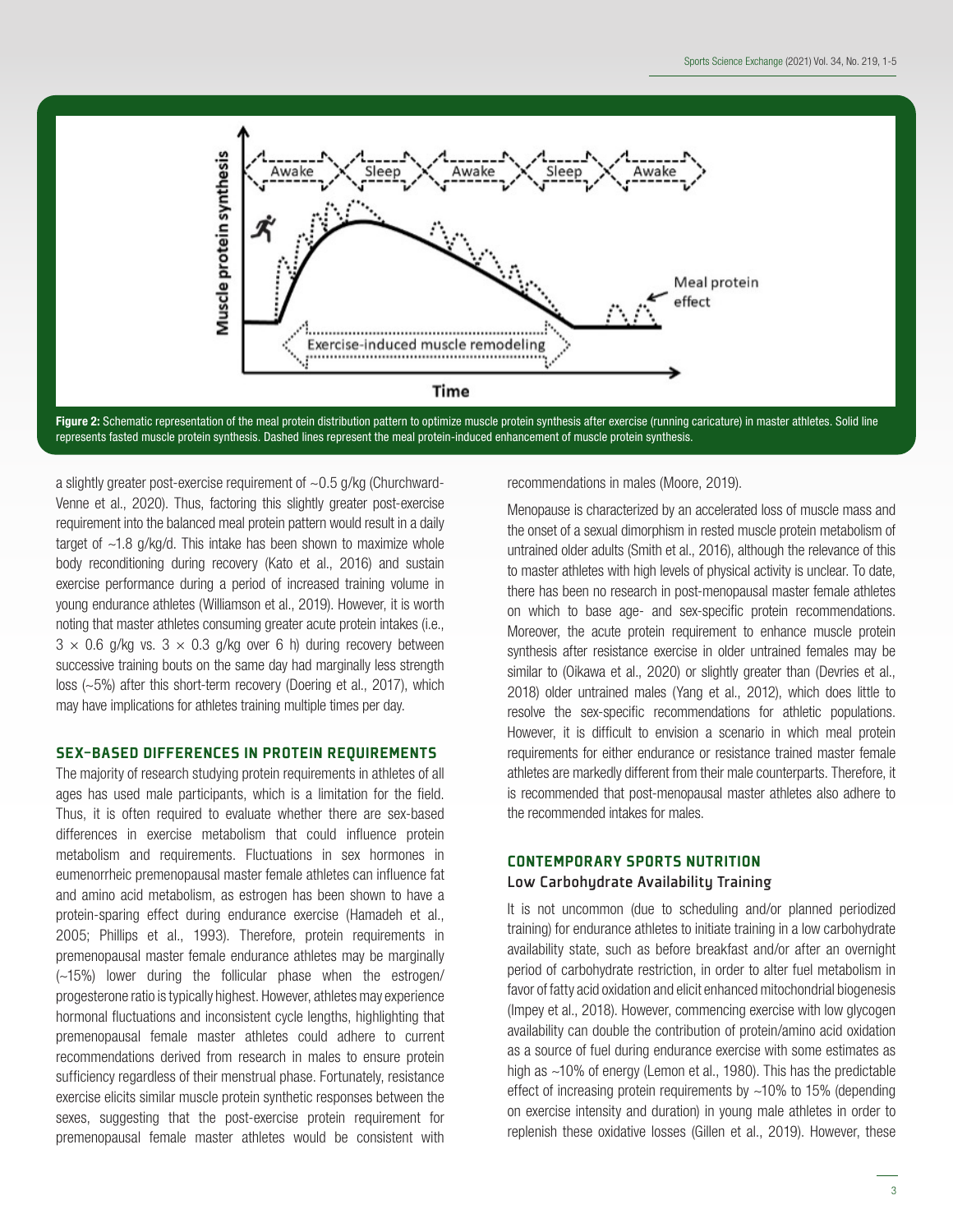increased requirements, which may be satisfied by increasing each meal during the day by a marginal  $\sim$  0.05 g/ kg of protein, are specific to endurance exercise, as low muscle glycogen has a relatively minor effect on anaerobic exercise that relies predominantly on the phosphocreatine system, such as high-intensity resistance exercise. Moreover, low muscle glycogen does not compromise the ability of dietary protein to support increased rates of muscle protein synthesis after resistance exercise in young adults (Camera et al., 2012). Therefore, master endurance athletes should be mindful of the daily and periodized carbohydrate intakes due to their potential impact on protein metabolism and requirements.

## Time-Restricted Eating and Intermittent Fasting

Restricting daily calories to small windows throughout the day (e.g., 6-8 h) or alternating feeding and fasting days is gaining popularity as a means to reduce body fat by maintaining a lower 24-hour cumulative insulin response. When undertaken by endurance athletes, this periodized eating may blur the line with low carbohydrate availability training and/or recovery, which may be used as an attempt to accentuate metabolic stress and promote greater fat adaptation and/or mitochondrial biogenesis. However, this dietary approach is anathema to the balanced protein distribution that supports greater daily rates of muscle protein remodeling, as highlighted above. Time-restricted eating may contribute to the loss of both fat and lean mass in young endurance athletes over an 8-week protocol without any observable change in exercise performance (Brady et al., 2020). Given that master endurance athletes may not be protected from age-related muscle loss to the same degree as master strength athletes (Chambers et al., 2020; Coggan et al., 1990), this loss of lean mass in younger endurance athletes may give cause for concern in older athletes who may experiment with this dietary strategy. However, increases in fat free mass in young adults during resistance training do not seem to be attenuated with time-restricted eating (Stratton et al., 2020; Tinsley et al., 2017), which would be consistent with the anabolic nature of this exercise modality. Therefore, master endurance athletes may be better able to retain lean mass with time-restricted eating if they perform concurrent resistance training, although this remains to be determined. Nevertheless, prudent advice for master athletes, to avoid unintended muscle loss and support the highest rates of muscle remodeling, would be to prioritize (at least on most days) a balanced daily protein ingestion.

## Protein type

It is commonly suggested that proteins that are rapidly digested and leucine enriched should be prioritized during the immediate postexercise period given the ability of this essential amino acid to turn on muscle protein synthesis (Stokes et al., 2018). This typically lends to supplemental forms (e.g., drink, sports bar) of protein (e.g., whey) being prioritized, which may be convenient for some athletes' lifestyles. However, there is growing support for an equivalent or potentially greater anabolic potential of whole foods compared with isolated protein sources (Burd et al., 2019). In addition, whole foods should represent the base of an athlete's food plan given the nutritional value of nutrientdense, minimally processed foods. Therefore, master athletes should

prioritize a whole food approach to meet the meal protein target intakes but may consider leucine-enriched supplemental forms for convenience.

### SCOPE FOR IMPROVEMENT IN MASTER ATHLETES?

Master athletes generally report lower daily and acute post-exercise protein intakes than their younger counterparts (Di Girolamo et al., 2017; Doering et al., 2016a). Perhaps more critically, ~50% of master athletes responded that they "didn't know" what their post-exercise protein targets should be, with only ~22% accurately reporting the previously suggested maximal dose of 20-25 g, although a distinct minority were consuming the revised target of  $\sim 0.5$  g/kg (Doering et al., 2016a). Thus, knowledge translation and mobilization around the optimal protein targets may represent low-hanging fruit for master athletes to support their training, recovery, and performance goals.

## PRACTICAL RECOMMENDATIONS

- The most efficient means of consuming the daily protein requirement is to focus on meal protein intake, which should be at least 0.3 g/kg and at most 0.5 g/kg per meal.
- Meals should ideally be spaced by  $\sim$  4 h and include four eating occasions, including one in proximity  $(< 2 h)$  to bedtime if it does not disrupt sleep (may need to trial).
- Nutrient- and protein-dense whole foods should be prioritized, with leucine-enriched supplemental protein sources consumed out of convenience (e.g., on the go, immediately post-exercise).
- This balanced daily protein ingestion will optimize muscle protein remodeling and lean body mass, but additional research is needed to clearly identify how these align with sports performance outcomes.
- Educating master athletes of these protein recommendations may represent a practical approach to help them optimize their training recovery and adaptation.

#### **CONCLUSION**

Master athletes represent a sizeable and growing population of athletes but with minimal direct research characterizing their protein needs. However, there is little evidence that their response to or requirements for dietary protein would differ from their younger, athletic counterparts given the ability of exercise to lower older adults' biological age and maintain their muscles' sensitivity to dietary amino acids. Focusing on a balanced distribution of moderate protein-containing, nutrient-dense meals throughout the day would support high rates of muscle protein synthesis in master athletes. While additional research is warranted to confirm whether these dietary principles with a muscle-centric perspective ultimately translate into performance benefits, the ability of master athletes to age successfully allows them to leverage the lessons learned in their younger contemporaries as the foundation to fuel their future success.

The views expressed are those of the authors and do not necessarily reflect the position or policy of PepsiCo, Inc.